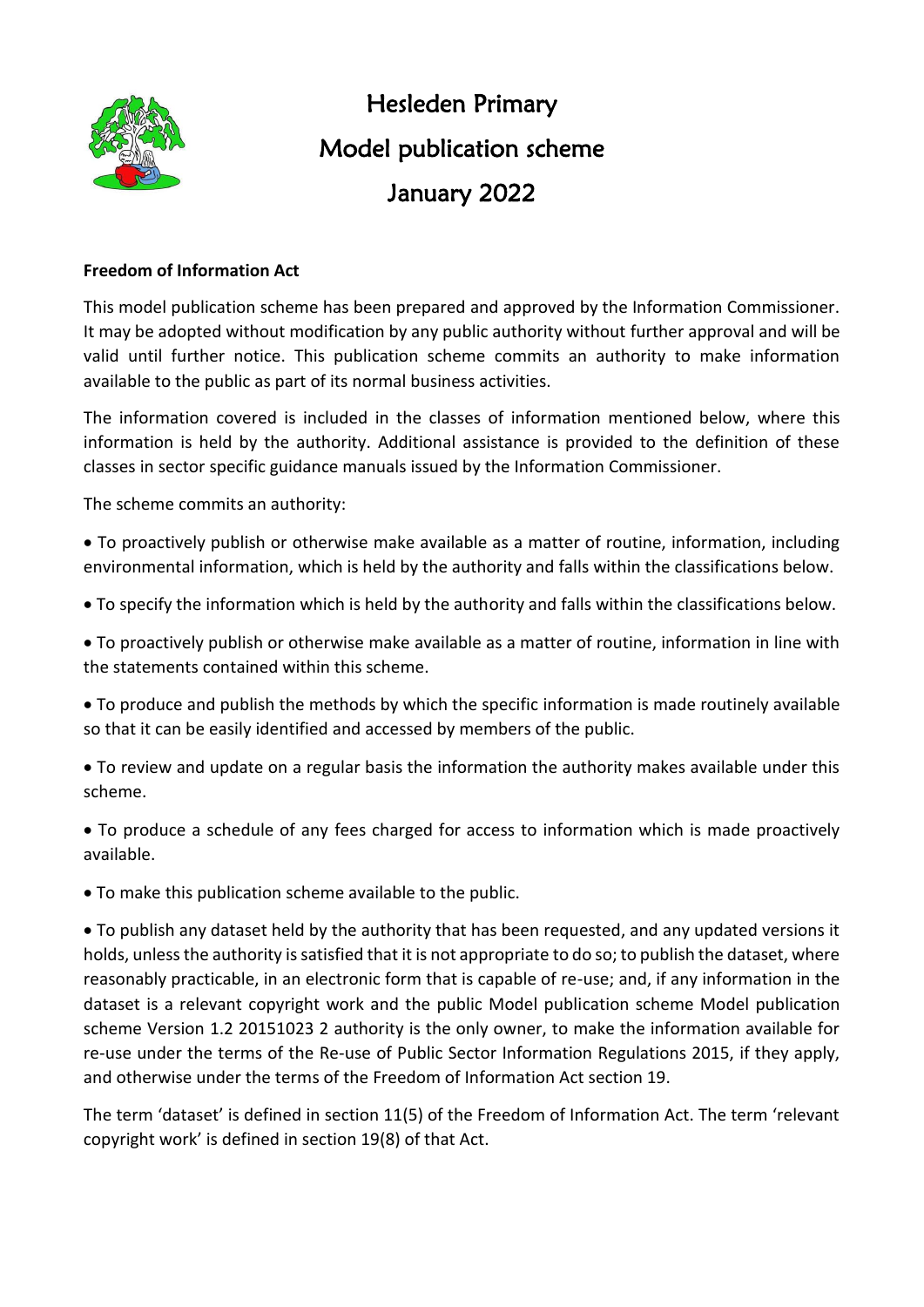## **Classes of information**

### Who we are and what we do.

Organisational information, locations and contacts, constitutional and legal governance.

### What we spend and how we spend it.

Financial information relating to projected and actual income and expenditure, tendering, procurement and contracts.

#### What our priorities are and how we are doing.

Strategy and performance information, plans, assessments, inspections and reviews.

#### How we make decisions.

Policy proposals and decisions. Decision making processes, internal criteria and procedures, consultations.

#### Our policies and procedures.

Current written protocols for delivering our functions and responsibilities.

#### Lists and registers.

Information held in registers required by law and other lists and registers relating to the functions of the authority.

### The services we offer.

Advice and guidance, booklets and leaflets, transactions and media releases. A description of the services offered.

The classes of information will not generally include:

- Information the disclosure of which is prevented by law, or exempt under the Freedom of Information Act, or is otherwise properly considered to be protected from disclosure.
- Information in draft form.
- Information that is no longer readily available as it is contained in files that have been placed in archive storage, or is difficult to access for similar reasons.

## **The method by which information published under this scheme will be made available**

The authority will indicate clearly to the public what information is covered by this scheme and how it can be obtained.

Where it is within the capability of a public authority, information will be provided on a website. Where it is impracticable to make information available on a website or when an individual does not wish to access the information by the website, a public authority will indicate how information can be obtained by other means and provide it by those means.

In exceptional circumstances some information may be available only by viewing in person. Where this manner is specified, contact details will be provided. An appointment to view the information will be arranged within a reasonable timescale.